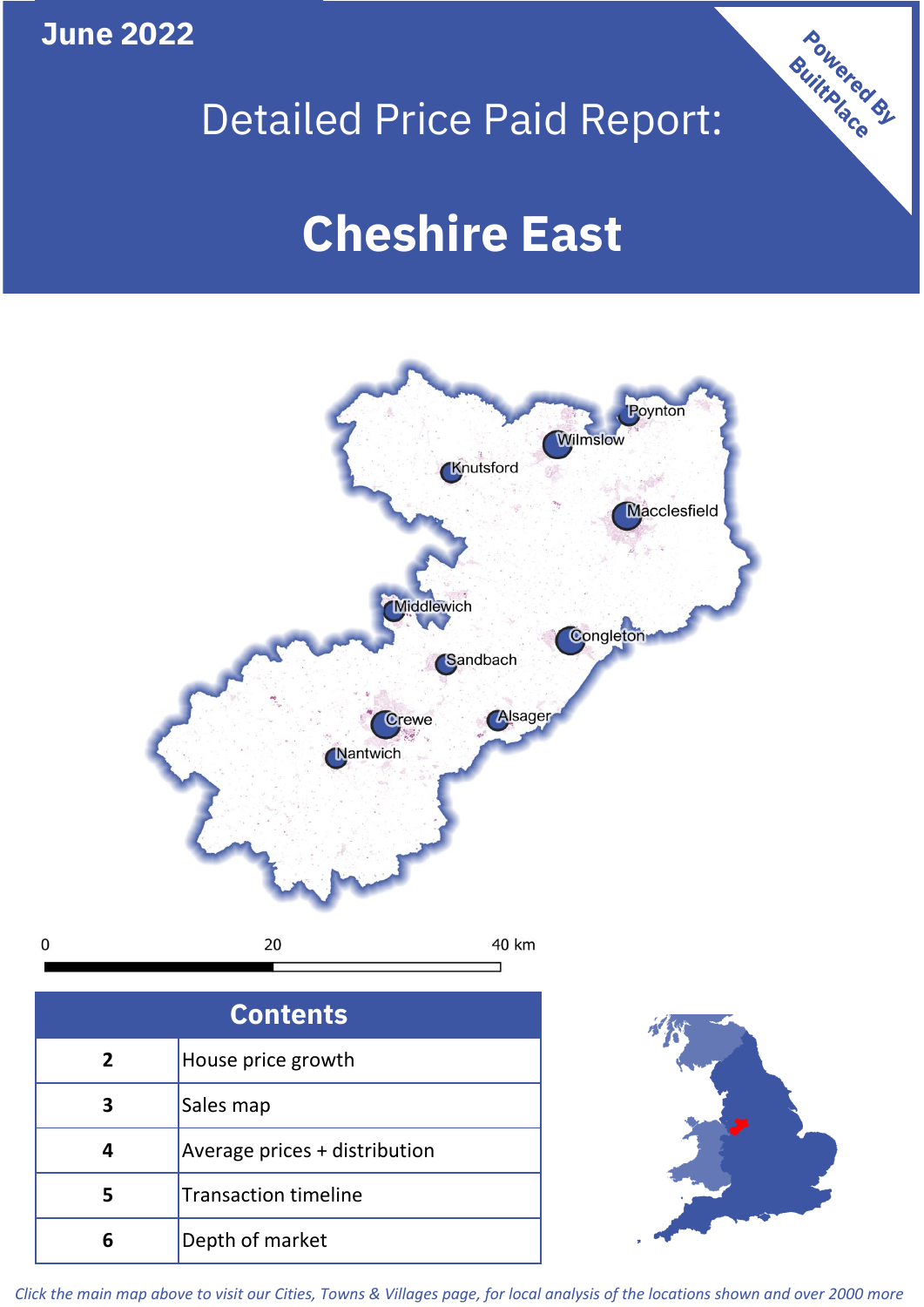### **Headline Data**

|                     | <b>Current level</b> | 3 month  | <b>Annual</b> | 5 year  | 10 year |
|---------------------|----------------------|----------|---------------|---------|---------|
| <b>House prices</b> | £284,400             | 2.9%     | 8.6%          | 33.5%   | 61.6%   |
| <b>Transactions</b> | 7,492                | $-13.4%$ | 7.2%          | $0.2\%$ | 56.8%   |

# **House Price Growth (April 2022 data)**

#### *Annual Change in House Prices*



House prices in Cheshire East grew by 8.6% in the 12 months to April 2022 (based on 3-month smoothed data). By comparison national house prices grew by 10.7% and prices in the North West grew by 11.0% over the same period.

Cheshire East house prices are now 41.6% above their previous peak in 2007, compared to +36.0% for the North West and +52.9% across England.



#### *Year-To-Date Change in House Prices, December to April*

Local prices have grown by 4.4% in 2022 so far, compared to growth of 3.6% over the same period last year.

#### *Source: OS OpenData; UK House Price Index (Contains HM Land Registry data © Crown copyright)*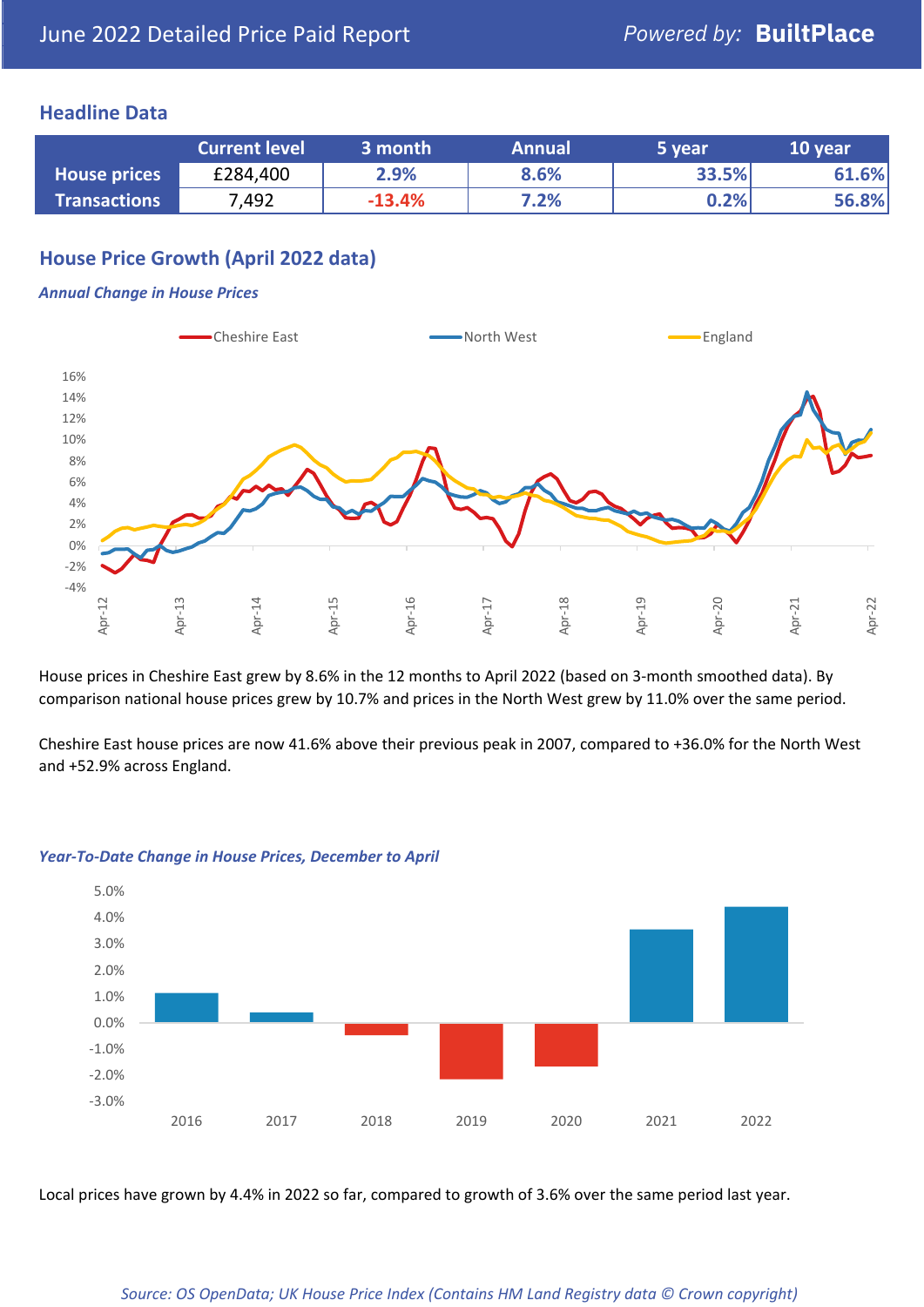# **House Price Map**

*12 months to April 2022*



*Each point is one postcode, coloured by the average value relative to all sales in this local authority (price bands are LA-specific quintiles).*

# **Map Key**

| 1st quintile / lowest 20%  |
|----------------------------|
|                            |
|                            |
|                            |
| 5th quintile / highest 20% |
|                            |

*Source: OS OpenData; UK House Price Index (Contains HM Land Registry data © Crown copyright)*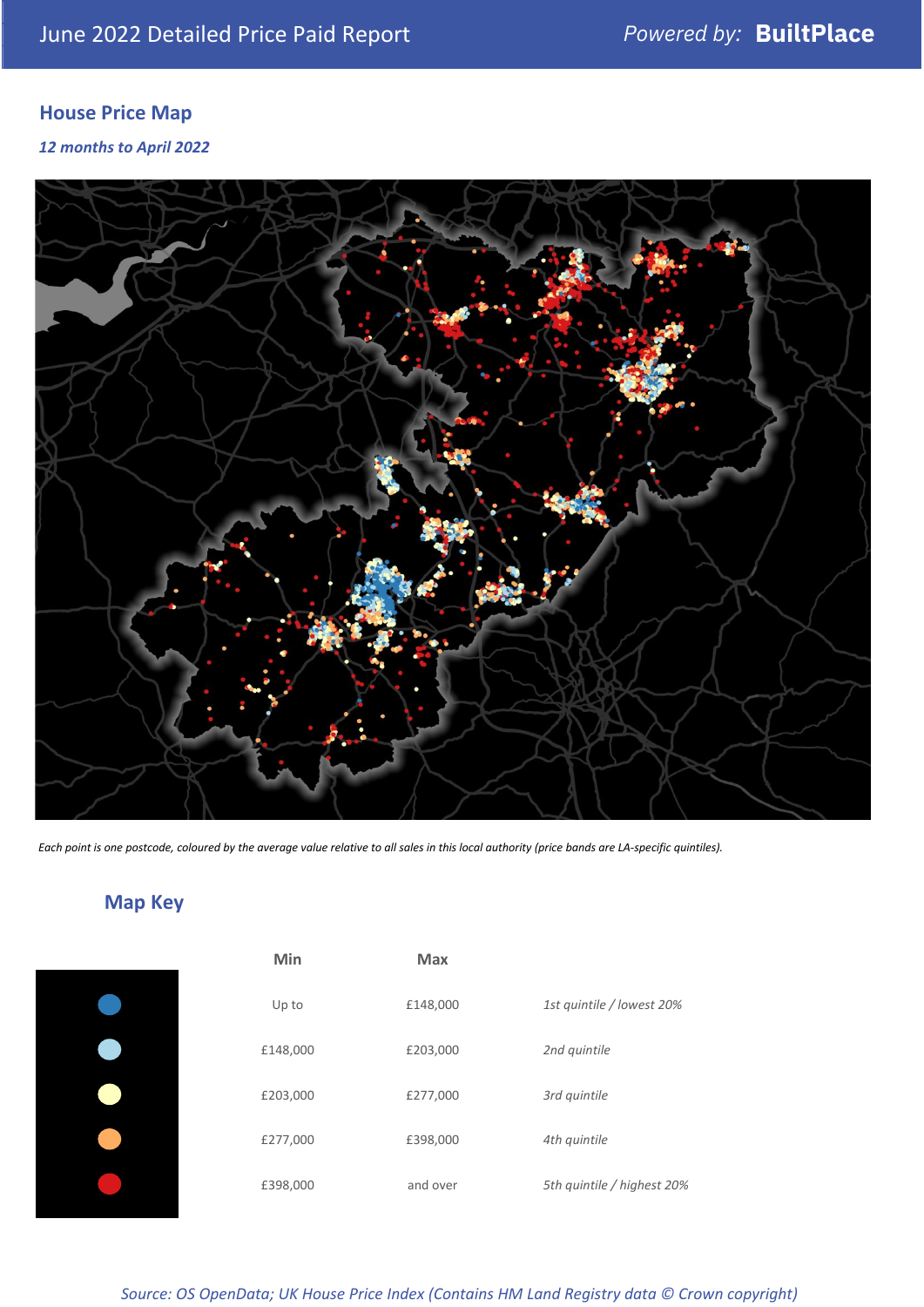# **Average House Price by Property Type**

#### *12 months to April 2022*



|                 | <b>New</b> | <b>Second hand</b> |  |  |
|-----------------|------------|--------------------|--|--|
| <b>Flat</b>     | £277,594   | £174,388           |  |  |
| <b>Terraced</b> | £222,285   | £202,440           |  |  |
| Semi-detached   | £201,454   | £273,622           |  |  |
| <b>Detached</b> | £323,719   | £501,745           |  |  |

## **House Price Distribution by Year**

*All properties, by price band and calendar year (2020 = year to date)*

|                    | 1997 | 2002 | 2007 | 2012 | 2017 | 2019 | 2020 |
|--------------------|------|------|------|------|------|------|------|
| <b>Under £100k</b> | 75%  | 48%  | 10%  | 15%  | 9%   | 6%   | 9%   |
| £100-200k          | 20%  | 36%  | 51%  | 46%  | 37%  | 31%  | 31%  |
| E200-300k          | 4%   | 9%   | 21%  | 21%  | 25%  | 26%  | 25%  |
| £300-400k          | 1%   | 4%   | 8%   | 9%   | 12%  | 16%  | 15%  |
| £400-500k          | 0%   | 2%   | 5%   | 4%   | 7%   | 8%   | 6%   |
| <b>£500k-1m</b>    | 0%   | 1%   | 5%   | 4%   | 8%   | 11%  | 11%  |
| £1-2m              | 0%   | 0%   | 1%   | 1%   | 1%   | 2%   | 1%   |
| <b>Over £2m</b>    | 0%   | 0%   | 0%   | 0%   | 0%   | 0%   | 1%   |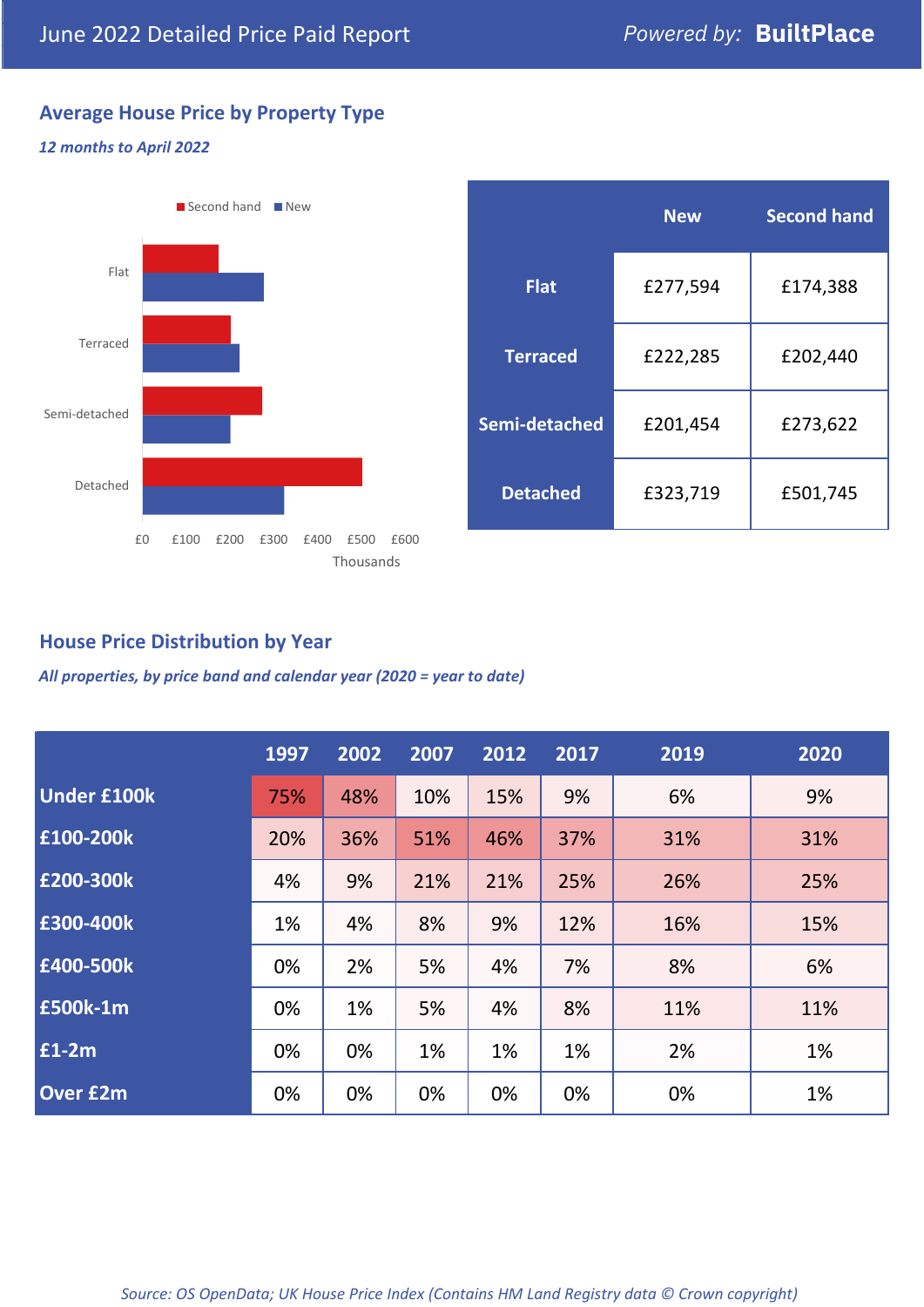## **Transactions (February 2022 data)**

*Annual Transactions, Indexed (2001-05 average = 100)*



There were 7,492 transactions in Cheshire East during the 12 months to February 2022. This is 80% of the average from 2001-05 and suggests activity is below pre-downturn levels.

Transactions in Cheshire East have grown by 7.5% since 2014, compared to changes of +3.4% for North West and -7.7% for England.



#### *Cash and New Build Sales as % of Total, by Year*

*Note: The data on this page EXCLUDES transactions identified as transfers under a power of sale/repossessions, buy-to-lets (where they can be identified by a mortgage), and transfers to non-private individuals - i.e. it comprises only Land Registry 'A' data.*